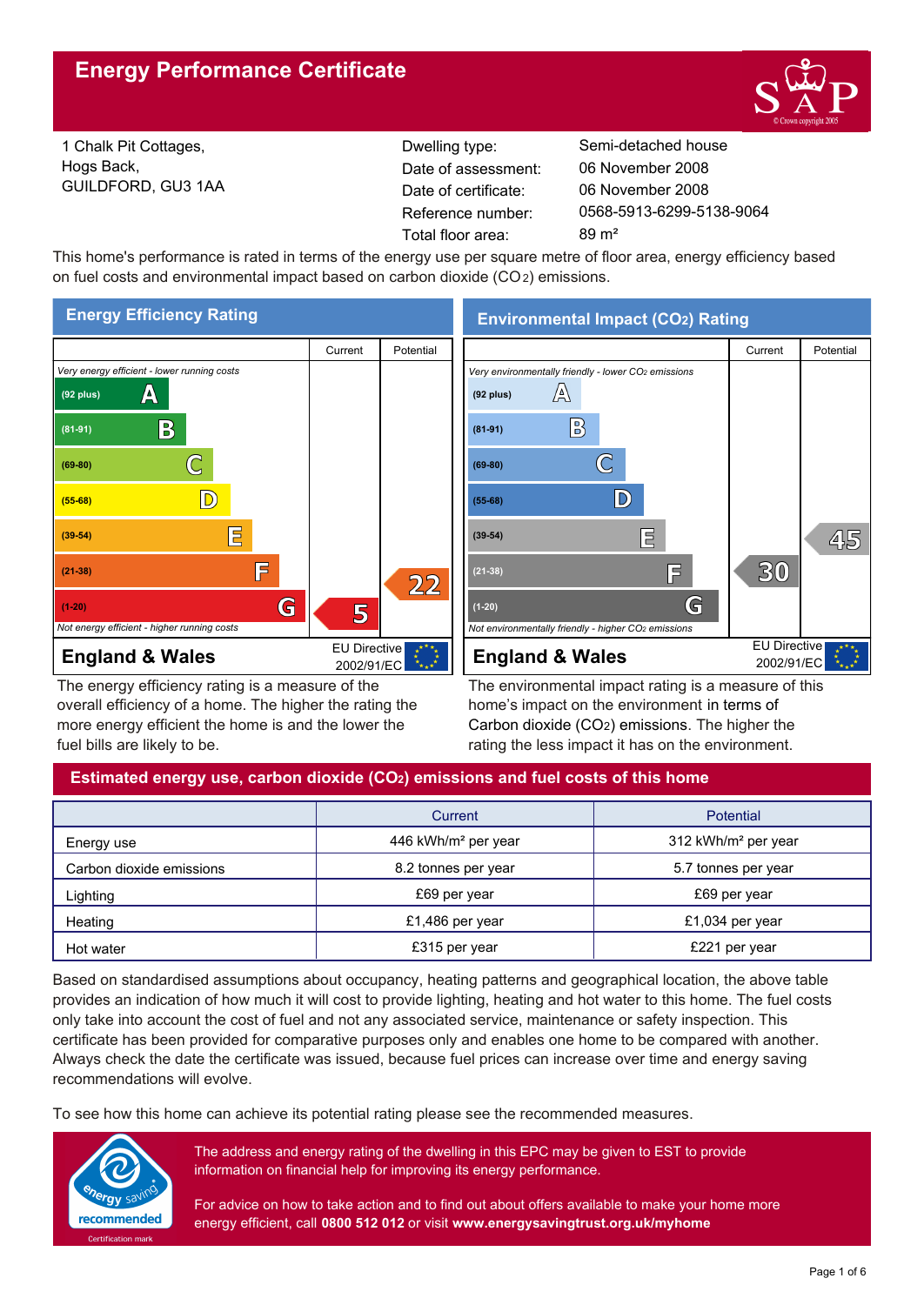## **About this document**

The Energy Performance Certificate for this dwelling was produced following an energy assessment undertaken by a qualified assessor, accredited by Elmhurst Energy Systems, to a scheme authorised by the Government. This certificate was produced using the RdSAP 2005 assessment methodology and has been produced under the Energy Performance of Buildings (Certificates and Inspections) (England and Wales) Regulations 2007 as amended. A copy of the certificate has been lodged on a national register.

| Assessor's accreditation number: | EES/002004                                     |
|----------------------------------|------------------------------------------------|
| Assessor's name:                 | Gary John Ryan                                 |
| Company name/trading name:       | <b>Energy Assess UK Limited</b>                |
| Address:                         | 5 Bryanstone Close, Guildford, Surrey, GU2 9UJ |
| Phone number:                    | 07894 801 963                                  |
| Fax number:                      | 01483 829557                                   |
| E-mail address:                  | gary@energyassessuk.com                        |
| Related party disclosure:        |                                                |

#### **If you have a complaint or wish to confirm that the certificate is genuine**

Details of the assessor and the relevant accreditation scheme are as above. You can get contact details of the accreditation scheme from their website at www.elmhurstenergy.co.uk together with details of their procedures for confirming authenticity of a certificate and for making a complaint.

## **About the building's performance ratings**

The ratings on the certificate provide a measure of the building's overall energy efficiency and its environmental impact, calculated in accordance with a national methodology that takes into account factors such as insulation, heating and hot water systems, ventilation and fuels used. The average Energy Efficiency Rating for a dwelling in England and Wales is band E (rating 46).

Not all buildings are used in the same way, so energy ratings use 'standard occupancy' assumptions which may be different from the specific way you use your home. Different methods of calculation are used for homes and for other buildings. Details can be found at www.communities.gov.uk/epbd.

Buildings that are more energy efficient use less energy, save money and help protect the environment. A building with a rating of 100 would cost almost nothing to heat and light and would cause almost no carbon emissions. The potential ratings on the certificate describe how close this building could get to 100 if all the cost effective recommended improvements were implemented.

#### **About the impact of buildings on the environment**

One of the biggest contributors to global warming is carbon dioxide. The way we use energy in buildings causes emissions of carbon. The energy we use for heating, lighting and power in homes produces over a quarter of the UK's carbon dioxide emissions and other buildings produce a further one-sixth.

The average household causes about 6 tonnes of carbon dioxide every year. Adopting the recommendations in this report can reduce emissions and protect the environment. You could reduce emissions even more by switching to renewable energy sources. In addition there are many simple everyday measures that will save money, improve comfort and reduce the impact on the environment. Some examples are given at the end of this report.

#### **Visit the Government's website at www.communities.gov.uk/epbd to:**

- Find how to confirm the authenticity of an energy performance certificate
- Find how to make a complaint about a certificate or the assessor who produced it •
- Learn more about the national register where this certificate has been lodged •
- Learn more about energy efficiency and reducing energy consumption •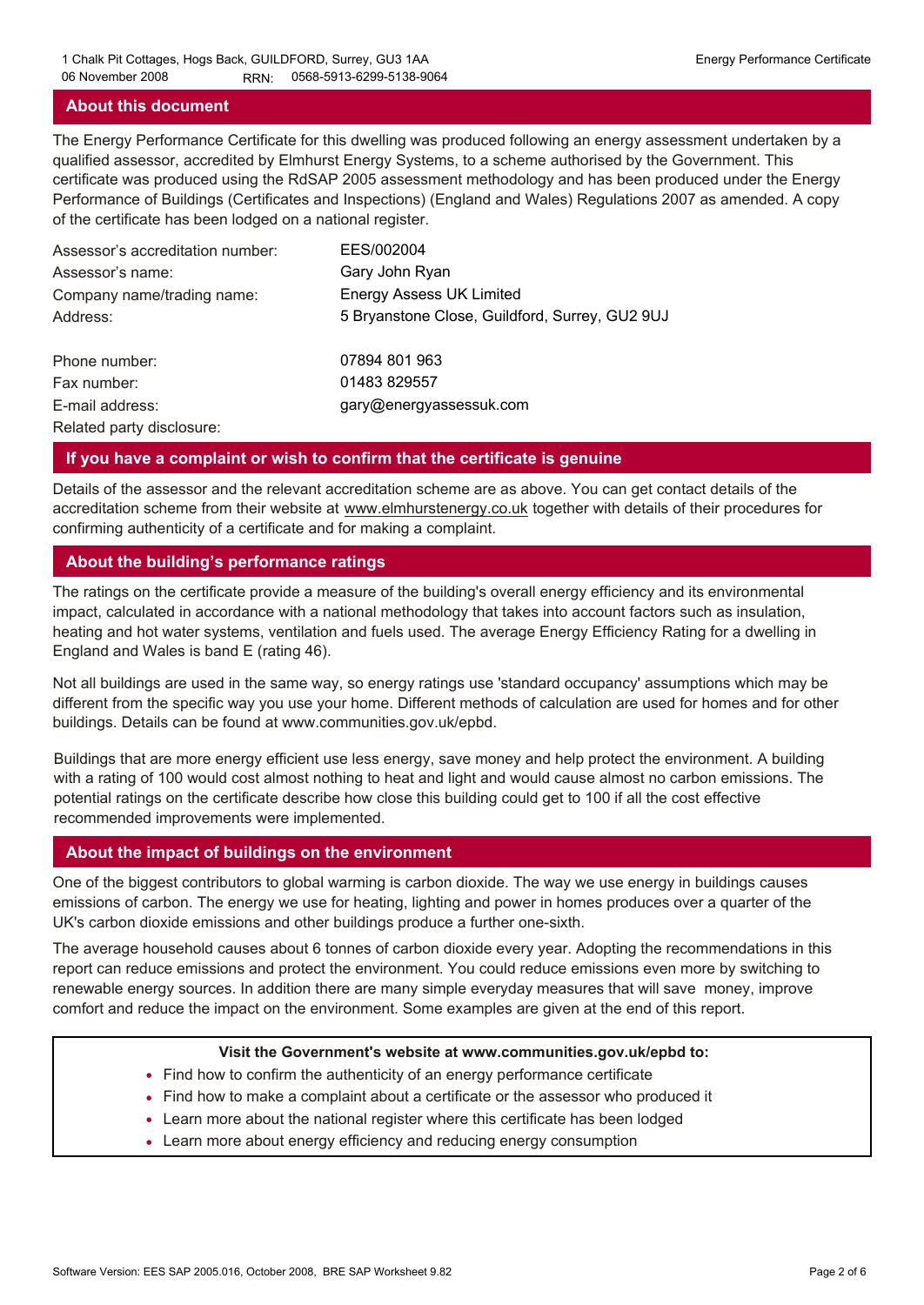# Recommended measures to improve this home's energy performance

1 Chalk Pit Cottages, Hogs Back, GUILDFORD, GU3 1AA Date of certificate:

Reference number: 0568-5913-6299-5138-9064 06 November 2008

## **Summary of this home's energy performance related features**

The following is an assessment of the key individual elements that have an impact on this home's performance rating. Each element is assessed against the following scale: Very poor / Poor / Average / Good / Very good.

| Elements                                  | Description                                    | Current performance      |               |
|-------------------------------------------|------------------------------------------------|--------------------------|---------------|
|                                           |                                                | <b>Energy Efficiency</b> | Environmental |
| Walls                                     | Solid brick, as built, no insulation (assumed) | Very poor                | Very poor     |
| Roof                                      | Pitched, 100 mm loft insulation                | Average                  | Average       |
| Floor                                     | Suspended, no insulation (assumed)             |                          |               |
| Windows                                   | Partial secondary glazing                      | Poor                     | Poor          |
| Main heating                              | Boiler and radiators, LPG                      | Very poor                | Average       |
| Main heating controls                     | Programmer, TRVs and bypass                    | Poor                     | Poor          |
| Secondary heating                         | None                                           |                          |               |
| Hot water                                 | From main system                               | Very poor                | Average       |
| Lighting                                  | Low energy lighting in 25% of fixed outlets    | Average                  | Average       |
| Current energy efficiency rating          |                                                | G <sub>5</sub>           |               |
| Current environmental impact (CO2) rating |                                                |                          | F 30          |

**Low and zero carbon energy sources**

None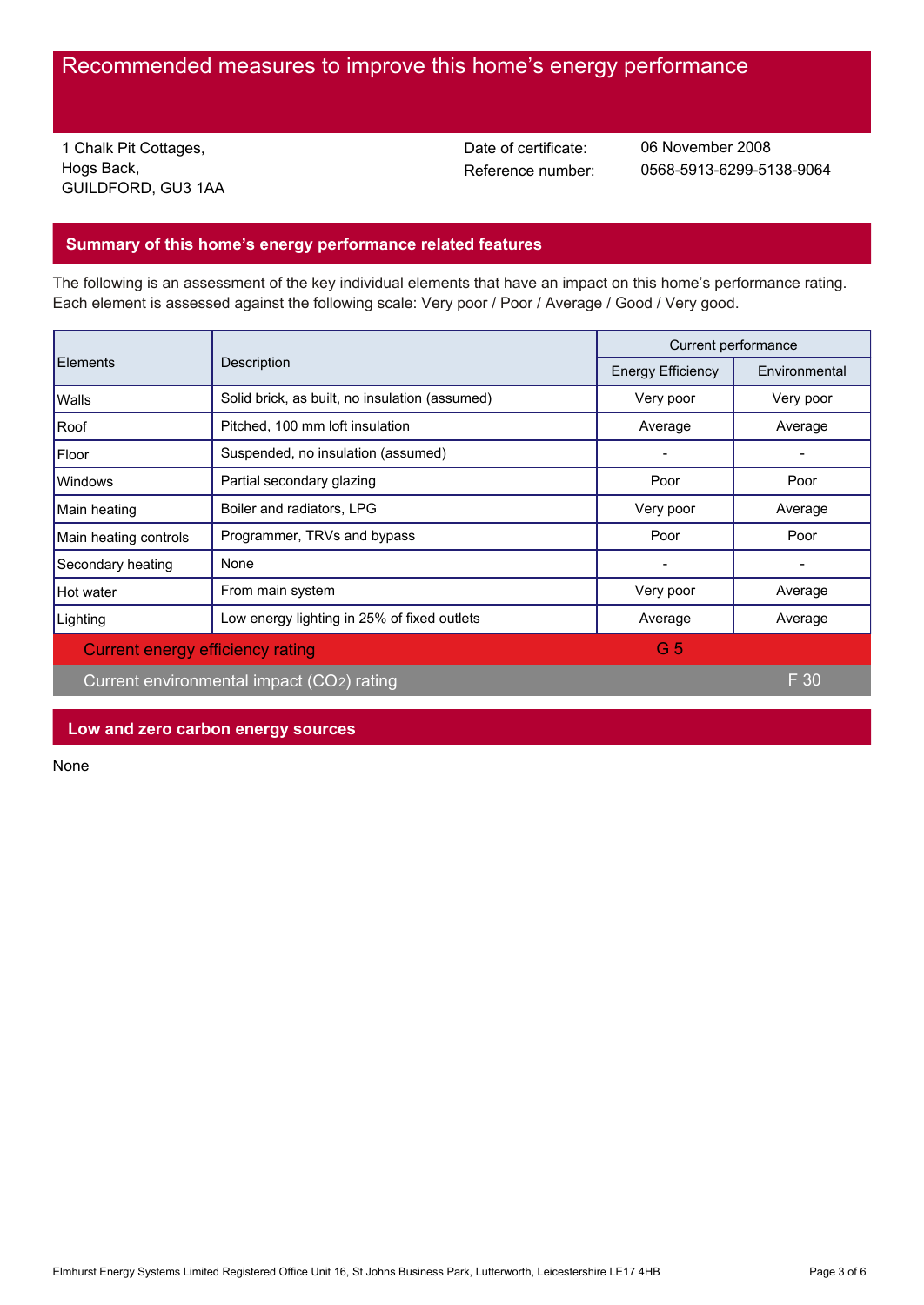## **Recommendations**

The measures below are cost effective. The performance ratings after improvement listed below are cumulative, that is they assume the improvements have been installed in the order that they appear in the table.

|                                                   | <b>Typical savings</b> | Performance ratings after improvement |                      |  |  |
|---------------------------------------------------|------------------------|---------------------------------------|----------------------|--|--|
| Lower cost measures (up to £500)                  | per year               | Energy efficiency                     | Environmental impact |  |  |
| Increase loft insulation to 270 mm<br>1.          | £40                    | G <sub>6</sub>                        | F 31                 |  |  |
| 2 Upgrade heating controls                        | £127                   | G 10                                  | F 34                 |  |  |
| Sub-total                                         | £167                   |                                       |                      |  |  |
| Higher cost measures (over £500)                  |                        |                                       |                      |  |  |
| Replace boiler with Band A condensing boiler<br>3 | £379                   | F 22                                  | E 45                 |  |  |
| <b>Total</b>                                      | £546                   |                                       |                      |  |  |
| Potential energy efficiency rating                |                        | F <sub>22</sub>                       |                      |  |  |
| Potential environmental impact (CO2) rating       |                        |                                       | E 45                 |  |  |

## **Further measures to achieve even higher standards**

The further measures listed below should be considered in addition to those already specified if aiming for the highest possible standards for this home. However you should check the conditions in any covenants, planning conditions, warranties or sale contracts.

| 4 Solar water heating                                           | £50  | F 24 | E 47 |
|-----------------------------------------------------------------|------|------|------|
| 5<br>Replace single glazed windows with low-E double<br>glazing | £88  | F 28 | E 50 |
| 50 mm internal or external wall insulation<br>6                 | £364 | E 46 | D 66 |
| Solar photovoltaic panels, 2.5 kWp                              | £150 | D 55 | C 75 |
| Wind turbine<br>8                                               | £44  | D 58 | C 78 |
| <b>Enhanced energy efficiency rating</b><br>D 58                |      |      |      |
| Enhanced environmental impact (CO2) rating                      |      |      | C 78 |

Improvements to the energy efficiency and environmental impact ratings will usually be in step with each other. However, they can sometimes diverge because reduced energy costs are not always accompanied by a reduction in carbon dioxide (CO2) emissions.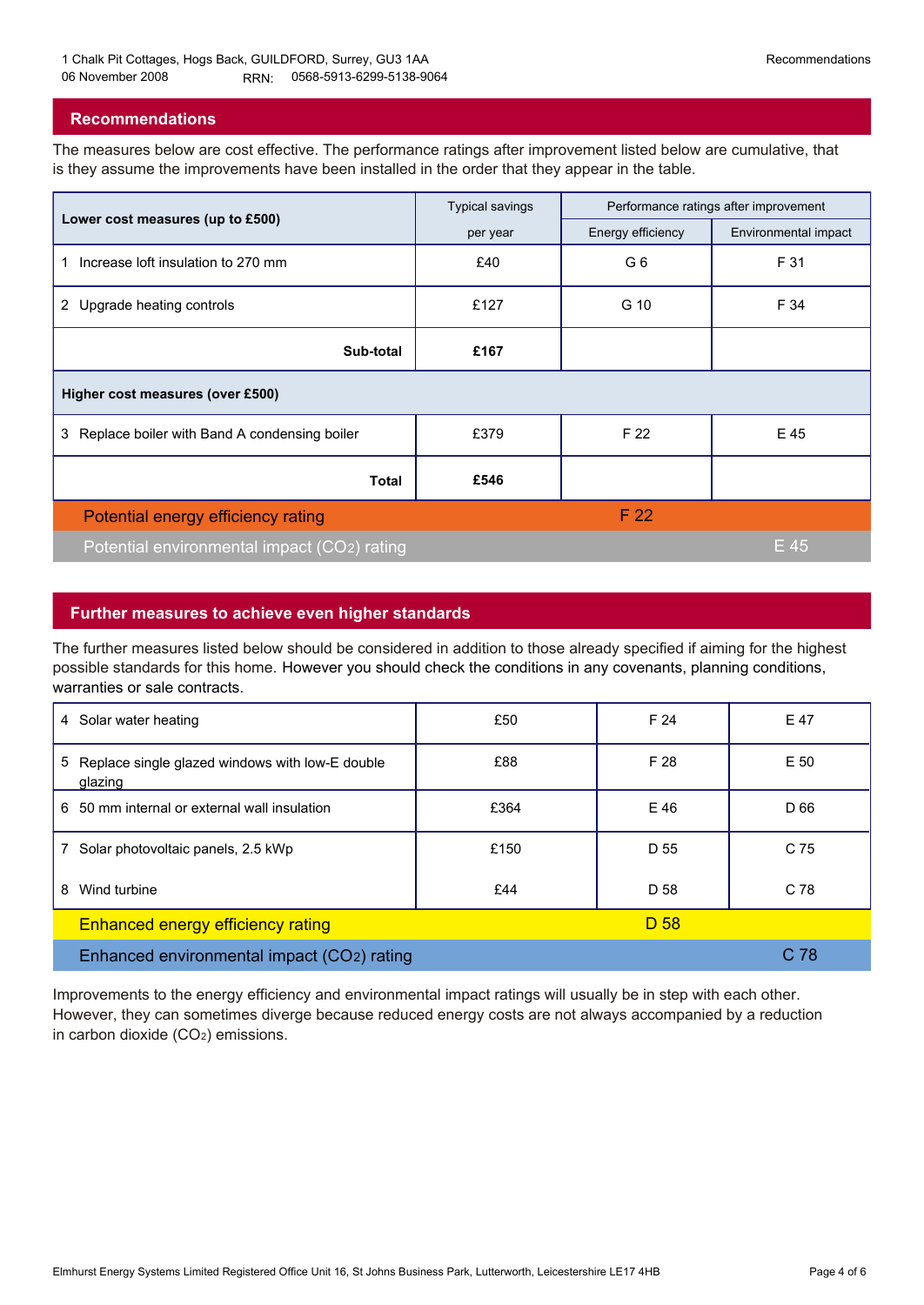## **About the cost effective measures to improve this home's energy ratings**

If you are a tenant, before undertaking any work you should check the terms of your lease and obtain approval from your landlord if the lease either requires it, or makes no express provision for such work.

#### **Lower cost measures (typically up to £500 each)**

These measures are relatively inexpensive to install and are worth tackling first. Some of them may be installed as DIY projects. DIY is not always straightforward, and sometimes there are health and safety risks, so take advice before carrying out DIY improvements.

#### **1 Loft insulation**

Loft insulation laid in the loft space or between roof rafters to a depth of at least 270 mm will significantly reduce heat loss through the roof; this will improve levels of comfort, reduce energy use and lower fuel bills. Insulation should not be placed below any cold water storage tank, any such tank should also be insulated on its sides and top, and there should be boarding on battens over the insulation to provide safe access between the loft hatch and the cold water tank. The insulation can be installed by professional contractors but also by a capable DIY enthusiast. Loose granules may be used instead of insulation quilt; this form of loft insulation can be blown into place and can be useful where access is difficult. The loft space must have adequate ventilation to prevent dampness; seek advice about this if unsure. Further information about loft insulation and details of local contractors can be obtained from the National Insulation Association (www.nationalinsulationassociation.org.uk).

#### **2 Heating controls (room thermostat)**

The heating system should have a room thermostat to enable the boiler to switch off when no heat is required. A competent heating engineer should be asked to do this work. Insist that the thermostat switches off the boiler as well as the pump and that the thermostatic radiator valve is removed from any radiator in the same room as the thermostat.

#### **Higher cost measures (typically over £500 each)**

#### **3 Band A condensing boiler**

A condensing boiler is capable of much higher efficiencies than other types of boiler, meaning it will burn less fuel to heat this property. This improvement is most appropriate when the existing central heating boiler needs repair or replacement, but there may be exceptional circumstances making this impractical. Condensing boilers need a drain for the condensate which limits their location; remember this when considering remodelling the room containing the existing boiler even if the latter is to be retained for the time being (for example a kitchen makeover). Building Regulations apply to this work, so your local authority building control department should be informed, unless the installer is registered with a competent persons schemeą, and can therefore self-certify the work for Building Regulation compliance. Ask a qualified heating engineer to explain the options.

## **About the further measures to achieve even higher standards**

Further measures that could deliver even higher standards for this home. You should check the conditions in any covenants, planning conditions, warranties or sale contracts before undertaking any of these measures. If you are a tenant, before undertaking any work you should check the terms of your lease and obtain approval from your landlord if the lease either requires it, or makes no express provision for such work.

#### **4 Solar water heating**

A solar water heating panel, usually fixed to the roof, uses the sun to pre-heat the hot water supply. This will significantly reduce the demand on the heating system to provide hot water and hence save fuel and money. The Solar Trade Association has up-to-date information on local installers and any grant that may be available.

#### **5 Double glazing**

Double glazing is the term given to a system where two panes of glass are made up into a sealed unit. Replacing existing single-glazed windows with double glazing will improve comfort in the home by reducing draughts and cold spots near windows. Double-glazed windows may also reduce noise, improve security and combat problems with condensation. Building Regulations apply to this work, so either use a contractor who is registered with a competent persons schemeą or obtain advice from your local authority building control department.

#### **6 Internal or external wall insulation**

Solid wall insulation involves adding a layer of insulation to either the inside or the outside surface of the external walls, which reduces heat loss and lowers fuel bills. As it is more expensive than cavity wall insulation it is only recommended for walls without a cavity, or where for technical reasons a cavity cannot be filled. Internal insulation, known as dry-lining, is where a layer of insulation is fixed to the inside surface of external walls; this type of insulation is best applied when rooms require redecorating and can be installed by a competent DIY enthusiast. External solid wall insulation is the application of an insulant and a weather-protective finish to the outside of the wall. This may improve the look of the home, particularly where existing brickwork or rendering is poor, and will provide long-lasting weather protection. Further information can be obtained from the National Insulation Association (www.nationalinsulationassociation.org.uk). It should be noted that planning permission might be required. Elmhurst Energy Systems Limited Registered Office Unit 16, St Johns Business Park, Lutterworth, Leicestershire LE17 4HB Page 5 of 6